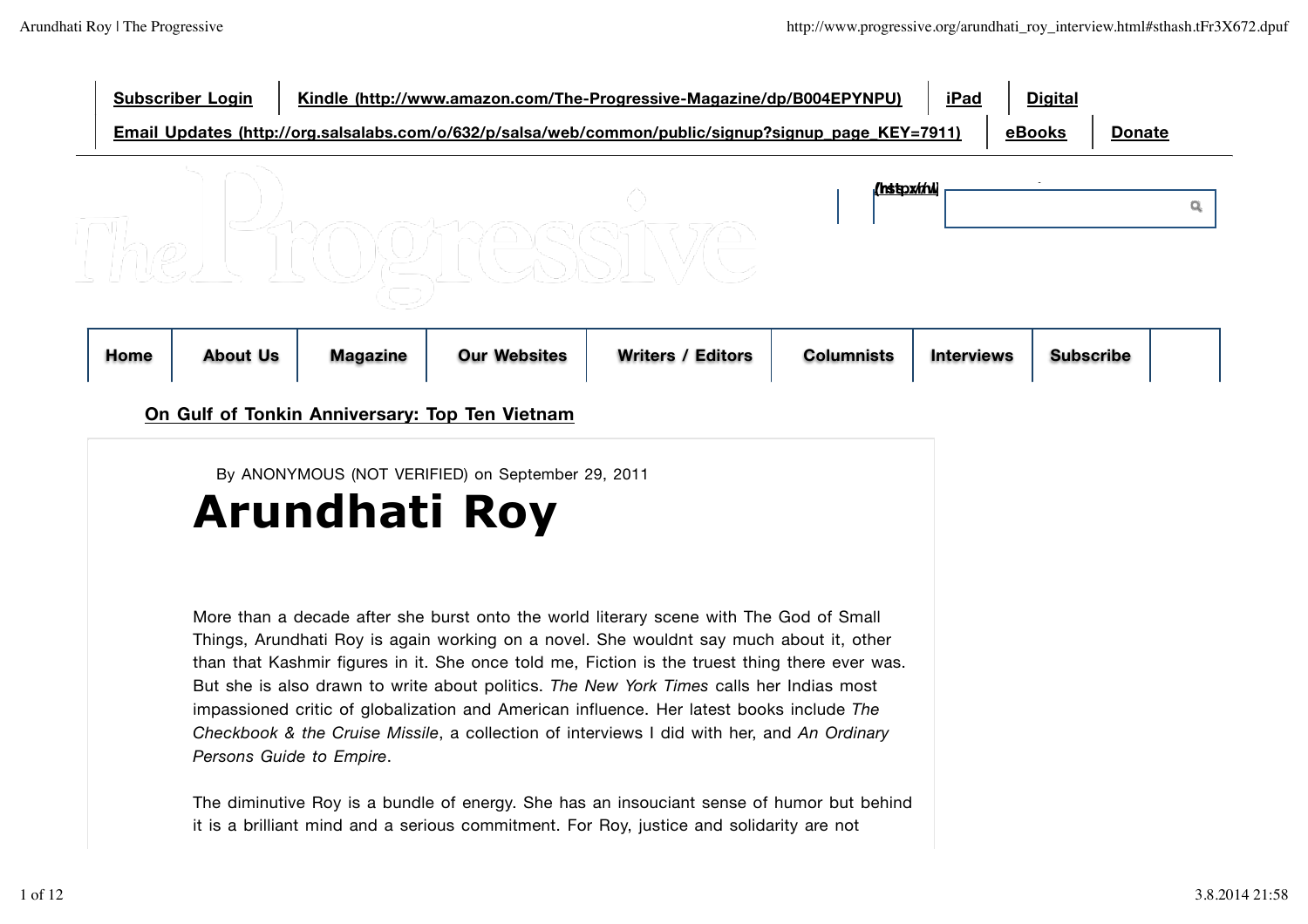slogans but lived values.

She created a bit of a stir in India a couple of years ago when she refused to accept the prestigious literary Sahitya Akademi Award in protest against state policies supporting big dams, nuclear weapons, increasing militarization, and neoliberalism. She condemned the government for being prepared to implement them ruthlessly and violently, whatever the cost. Then she added, Even as we call ourselves a democracy, Indian security forces control and administer Kashmir, Manipur, and Nagalandand the numbers of the dead and disappeared continue to mount.



Quietly on the side, she funds documentary films and grassroots organizations. A lot of the royalties from my work I put into a trust, she told me. A few of us, friends, activists, run it. The only money that comes into it is from my writing, because its not about trying to raise funds, its just trying to give it out in solidarity with people who dont know how to write proposals and work the system.

Shes never shirked from confronting power, whether in New Delhi, Washington, or elsewhere. In 2008, she infuriated Turkish nationalists when she went to Istanbul to give a lecture honoring Hrant Dink, the murdered Turkish-Armenian journalist.

Recently, shes been speaking out on Kashmir. In 1947, the British partitioned the subcontinent into India and Pakistan. But the status of Muslim-majority Kashmir remains unsettled. Its currently divided into an Indian portion and a smaller Pakistani segment. Once compared by a Mughal emperor to heaven on earth, today Kashmir is a highly militarized zone with armed troops everywhere. A rebellion against Indian rule erupted in 1989. Hundreds of thousands of soldiers and security forces were sent to crush the uprising. Tens of thousands of Kashmiris have been killed, thousands have been disappeared. Kashmirs towns and villages are dotted with garrisons, checkpoints, roadblocks, barbed wire, and towers. At the Srinagar airport, you feel you are entering a foreign country. Caught between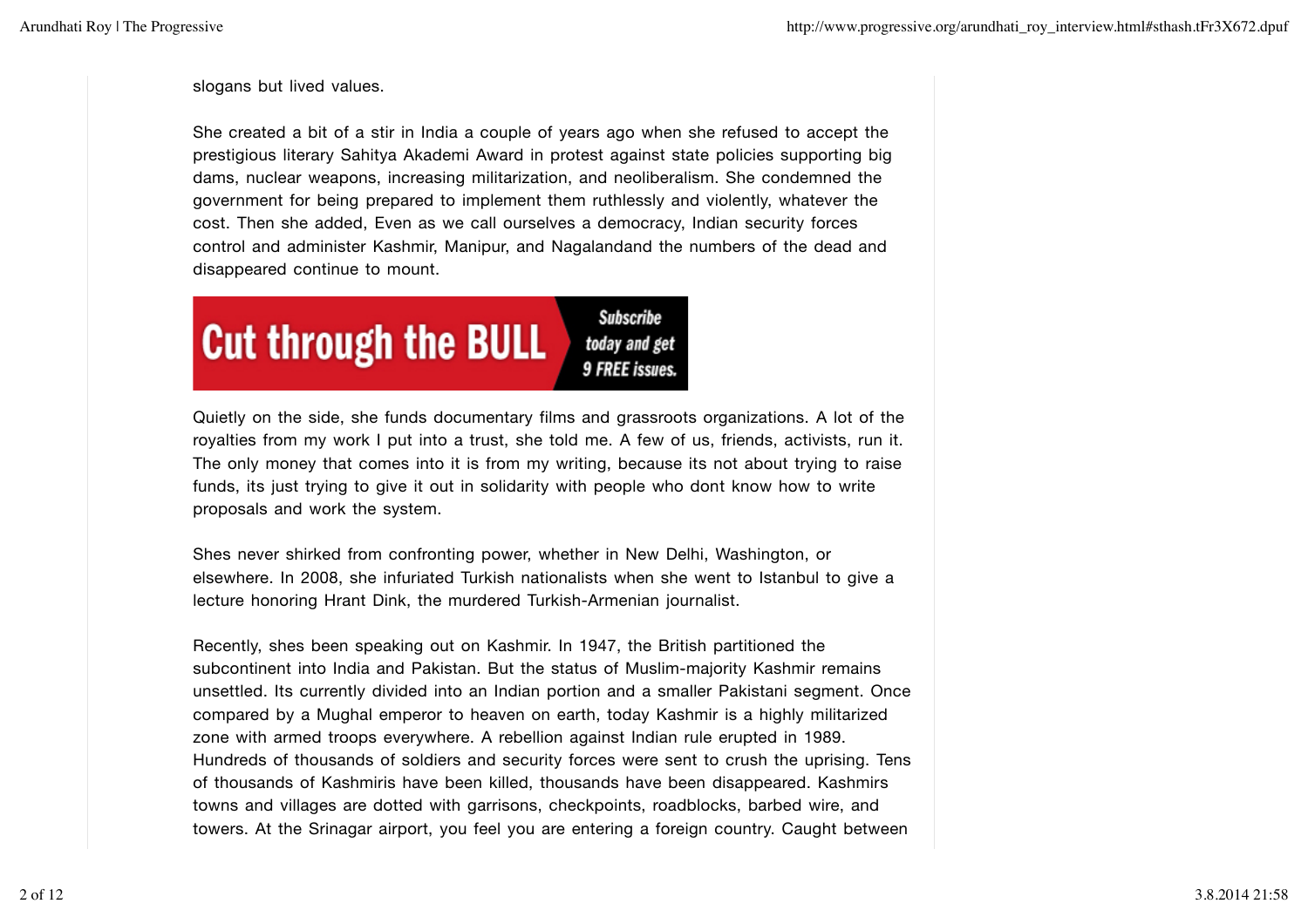the rival claims and agendas of India and Pakistan, the wishes and desires of the Kashmiri people, who have their own language, culture, and traditions, have been ignored.

Roy has been to Kashmir many times. And she went back in August and December, kicking up controversy when she accused the Indian Army of ongoing atrocities.

The first time I interviewed Roy for *The Progressive* was in Western Massachusetts on a freezing February day in 2001 in the back seat of a car. This time around, our circumstances were a bit more comfortable. We sat at her kitchen table in her home in New Delhi on New Years Day.

**Q:** Talk about the terrorist attack on Mumbai. You were hesitant to write about it. Why?

**Arundhati Roy:** It was a difficult decision, yet it became much harder not to write about it than to write about it, because the elite had cornered the TV channels, and there was this spiraling ugliness, this baying for war. The media made it appear as if this was the first time that such a thing had happened in India, because it was the first time that the golden heart of India, the absolute elite, had been targeted, which raised a lot of very interesting things to write about. What does it mean in this country where it really doesnt matter what happens to poor people, it doesnt matter that well more than 100,000 farmers have killed themselves, it doesnt matter as long as only poor, impoverished soldiers are paying the price to hold down Kashmir? But when your best and most beautiful citizens are paying the price, then what?

Predictably, people twisted it around to say, Oh, she justifies it or, She thinks its OK for rich people to be killed, which is absolutely not what Im saying.

Watching the news, reading the news, it was like this dead silence about the elephants in the room. One of the gunmen actually spoke about Kashmir and about Gujarat [the state where hundreds of Muslims were killed in 2002 in a government-sanctioned pogrom] and Babri Masjid [the mosque destroyed by Hindu chauvinists in 1992]. But it was as if he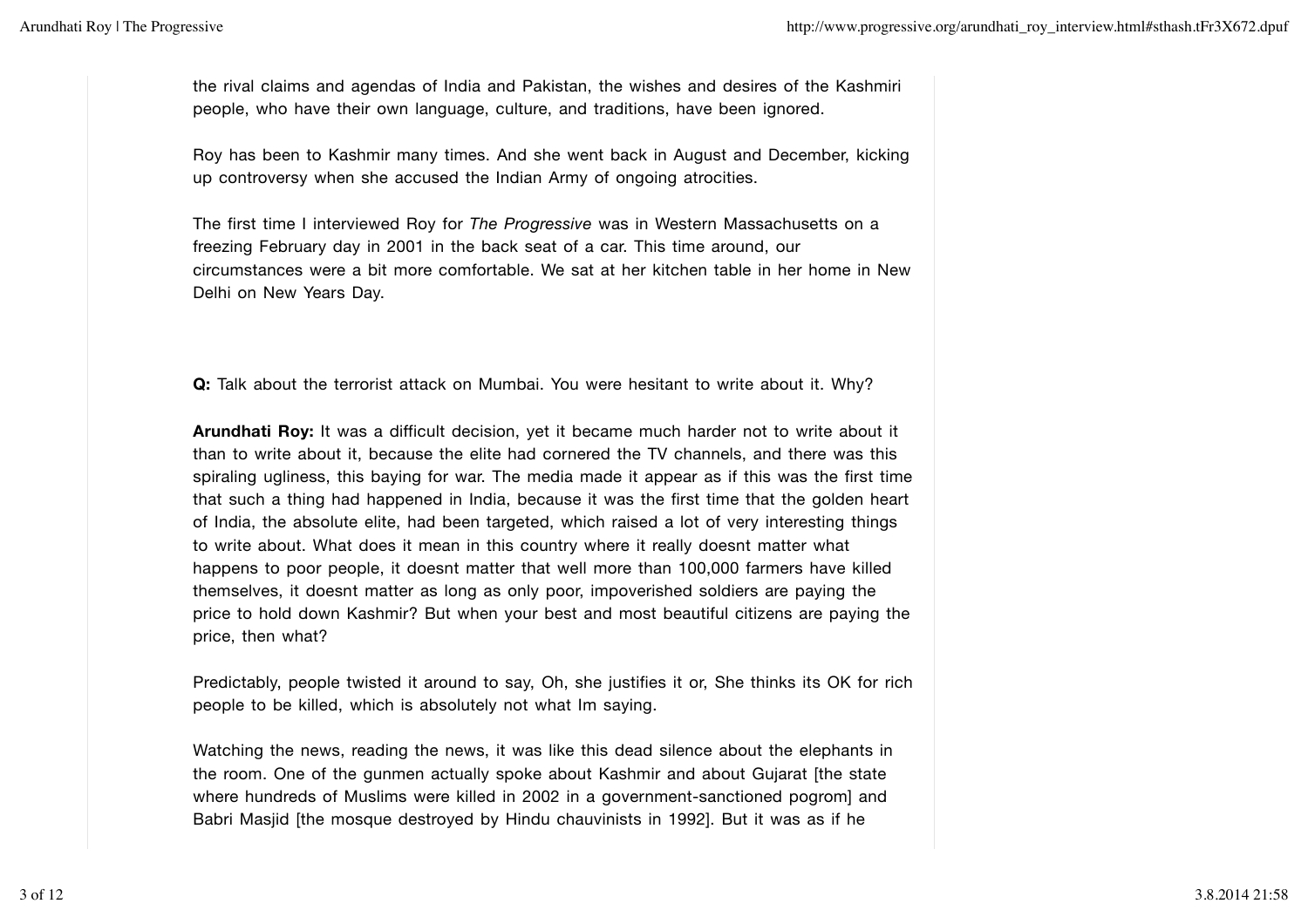hadnt. It was as if those were not the issues at all, and this was just some mad pathology. So that effort to push everything away and say this was a text without a context was something that became dangerous.

I tried not to write about it, but I was literally pushed into it. People on the street would come up to me and say, What are you thinking? What are you saying? They were waiting to know. I think thats because Im not just writing as me. I dont want to claim some unique voice. Actually, outside the mainstream media, if you read what was being written on the Internet and what was being said on the streets, there was an incredible maturity in the response.

I have to say this reluctantly, that even the Indian government was far more mature than the media were. And I am unable to say right now whether they were playing good cop, bad cop, so that while the government sounded sober and responsible, the media was whipping up hysteria.

Interestingly, this democracy has created a situation in which the elites are fused with the state; they see and think like the state. They always want to be ministers or policymakers. They are never citizens who are angry or outraged or protesting. Theyre never at the receiving end of power; they are at the disbursing end of power.

**Q:** The Mumbai attack led to new laws and the creation of the National Intelligence Agency. Whats the implication for civil liberties?

**Roy:** This is a very important question. The government and the elites pushed for these so-called terrorist laws, not out of fear of terrorism only, because I think people are aware that we have had these laws in the past. Weve had the Terrorism and Disruptive Activities Act and weve had the Prevention of Terrorism Act. In all these cases, the conviction rate has been 2 percent. It doesnt take a great deal of intelligence to know that when a person has decided to die fighting, they are hardly likely to be concerned with bailable and nonbailable offenses.

What is happening in India right now has to do with the other battle, the battle thats not on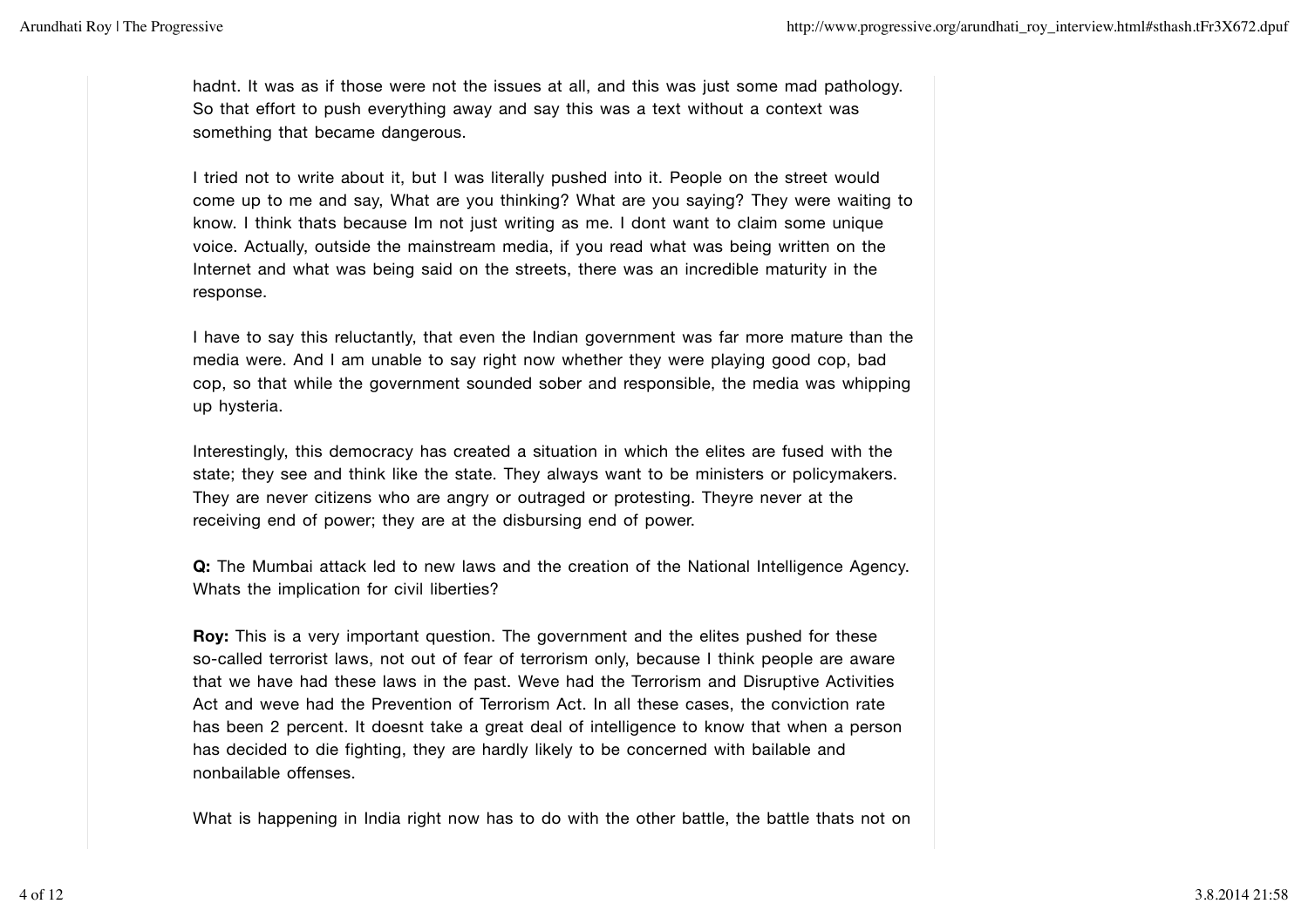television. The battle of the poor against displacement, the battle of the Maoists, the battle against mining and all thatwhich is actually a far bigger battle. And this is where these laws come into use. Those laws are really for people the government doesnt like. They have to do with giving government the power to criminalize democratic space, to prevent people speaking, people working, people organizing into a kind of mass movement, which is what is going on outside the floodlights in the rest of India.

That is the situation. And thats why Im saying that this militaristic response is more for us, the citizens in India, than it is for Pakistan or for *Lashkar-e Taiba* [the group accused of the Mumbai attack] or for terrorism. Its more to control us.



**Q:** How do you address the issue of terrorism? OK, you give the context and background. Yet you have people who seem to have total disdain not only for the lives of others but also for their own lives. How can you reach them? Its as if theyre in another zone entirely.

**Roy:** That is the problem. Those particular individuals have obviously departed to another station and communication links have been cut. So if you try and look at whatever policies you make as some way of stopping terrorism forever, youre bound to fail. The only thing you can do is to look at the conditions in which more and more anger, more and more despair, more and more resentment are being created, and how do you change the chemistry. There are no easy answers to this problem.

Certainly there was no easy answer to 9/11. The fact that the U.S. rebombed Afghanistan into the Stone Age didnt help them. And now to assume that you can bomb Pakistan to sort out the problem is absurd beyond belief. The point is that we are living in a perilous time, and more than anything, you need brains to sort it out. That seems to be a very scarce commodity.

**Q:** L. K. Advani, Indias former deputy prime minister and the leader of its main rightwing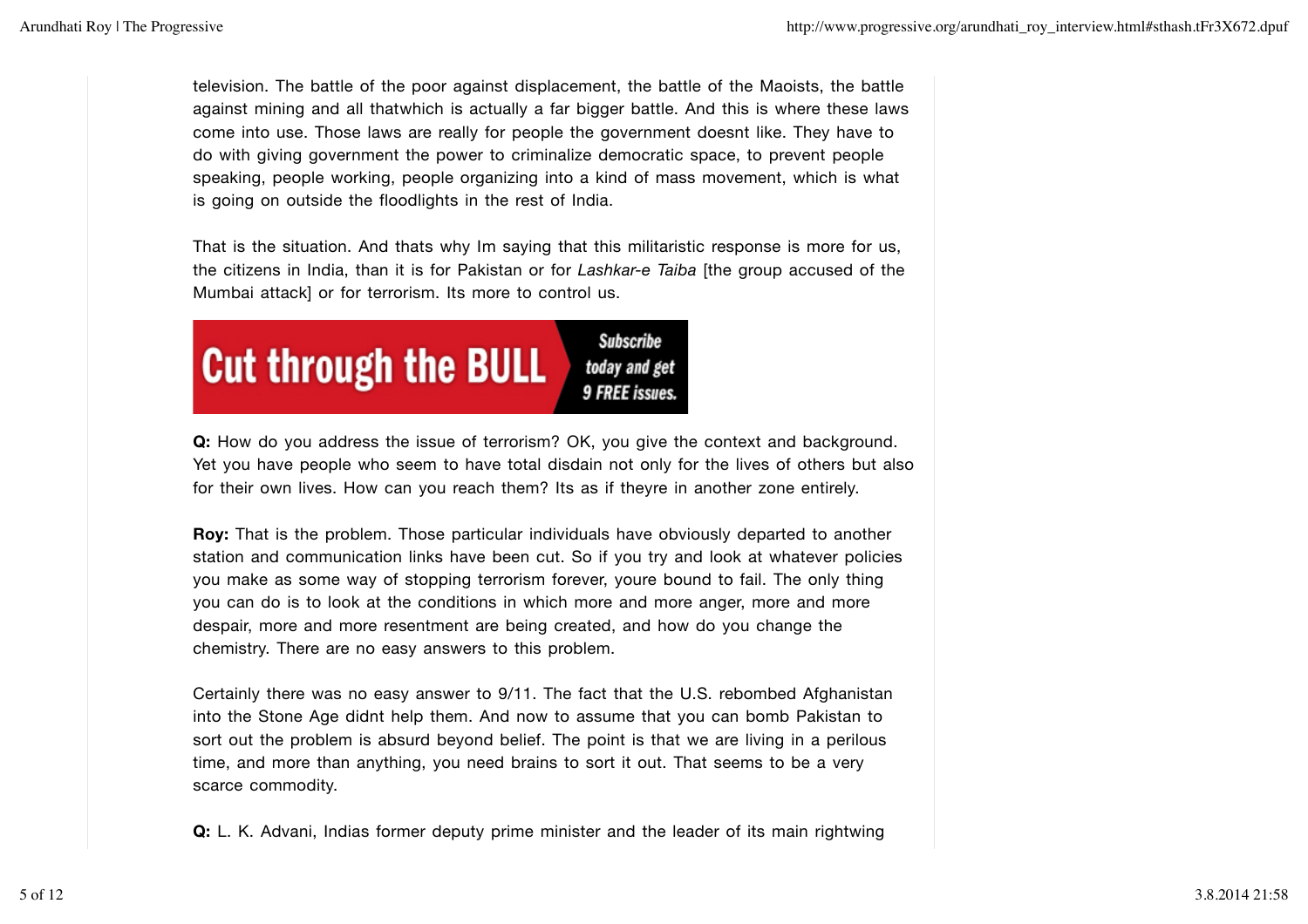party, the Bharatiya Janata Party (BJP), and Arnab Goswami, a prominent Indian television anchor, have both attacked you in public.

**Roy:** We have a TV anchor who is so excited about this unfolding drama in Mumbai, and then he suddenly turns to the camera and says, Arundhati Roy and Prashant Bhushan [a leading defense attorney], we think youre disgusting.

### **Q:** Using the collective we.

**Roy:** We, yes, like hes the Queen of England. We meaning hes just one of many who are carrying Advanis flag of under no circumstances can you question the brave police and the brave armyat a time when we are among the countries with the highest numbers of custodial deaths in the world, a country that has not ratified the international covenants on torture, an army that has occupied Kashmir.

### **Q:** What did you see when you went to Kashmir?

Roy: Last summer, there was an incredible spontaneous uprising, and there were hundreds of thousands of people on the streets. I can still hear the noise in my head, *Azadi, azadi, azadi*. The fruit sellers were weighing their fruit chanting *Azadi, azadi*. The people on the buses, the children on the streets. It was as if the sky was chanting that.

#### **Q:***Azadi* means freedom.

**Roy:** *Azadi* means freedom in a very nuanced way, because that in itself is a very contested term in Kashmir. This nonviolent uprising was actually presented to the leaders of the separatist movement by the people. It wasnt that the leaders led the movement, but the people really came and dusted off the mothballs and pulled the leaders out onto the street and presented them with a kind of revolution.

The Indian governments response to that was the harshest curfew that has ever been imposed in Kashmir. The army put up razor wire and steel walls. People were prevented from moving between towns and villages. A lot of Kashmiris were killed. There were more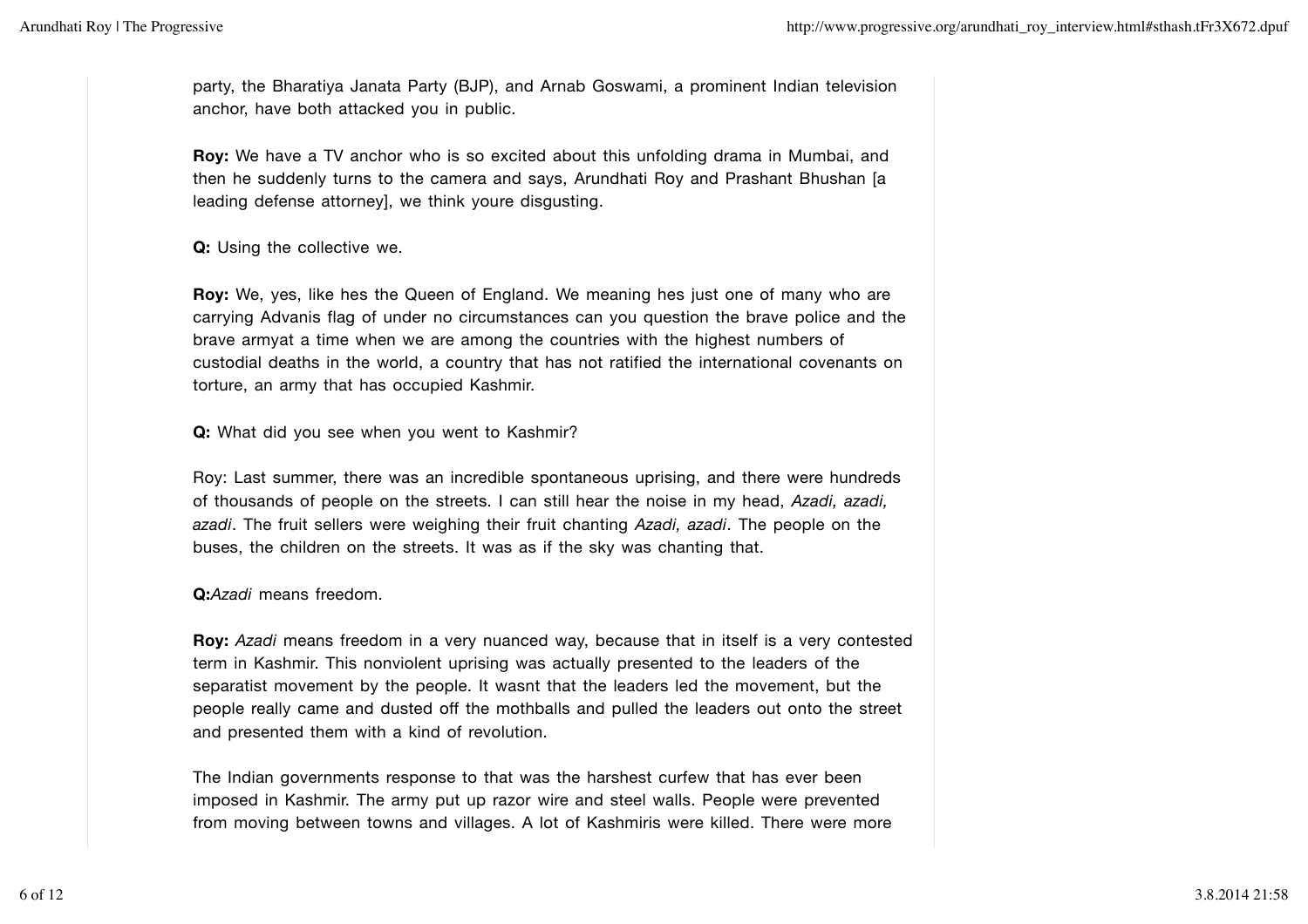than half a million soldiers in the Kashmir valley. The army controls the inhalation and the exhalation. For the army to put down the uprising wasnt hard in a military sense. So that was August.

Then there was a big debate about whether to call elections because everyone feared that there would be a complete boycott, which is what the separatists wanted. But to everybodys shock and surprise, there was a huge turnout. Nobody could understand exactly what had happened. Where was that outburst of a desire for freedom that was being expressed in the street? Did it suddenly disappear?

So I went back to Kashmir in late December to understand for myself what it was all about. Of course, the first thing that happened was that the police tailed me and restricted my movements. Theyre so frightened of anybody who has a point of view different from that of the Indian state.

And while its true that people did come out and vote, the way I see it is that people realize that theyre lying on a bed of nails, and these elections are like a little, thin layer of sponge over the bed of nails, a way of getting by, a way of continuing to live.

What the Indian government has done over and over again is this kind of crisis management, sweep things under the carpet, and then hope that it will go away. Then it resurfaces in a different way, in a different form. What people really want is being thwarted again and again and again. As a citizen of India, I feel uncomfortable with that. And the price of holding down the Kashmir valleywhich was being paid mostly by Indian soldiers, who are mostly poor people from India who dont countwas suddenly being paid by the Indian elite in five-star hotels in Bombay. That put a totally different spin on things.

**Q:** You said in an article in The Guardian that India needs *azadi* from Kashmir just as much asif not more thanKashmir needs *Azadi* from India.

**Roy:** There isnt any possibility of India managing to continue to bulldoze this population in Kashmir. Eventually all that can come out of it is destruction. All that can come out of it is people wanting to take you down with them. If you push them to a stage where there is no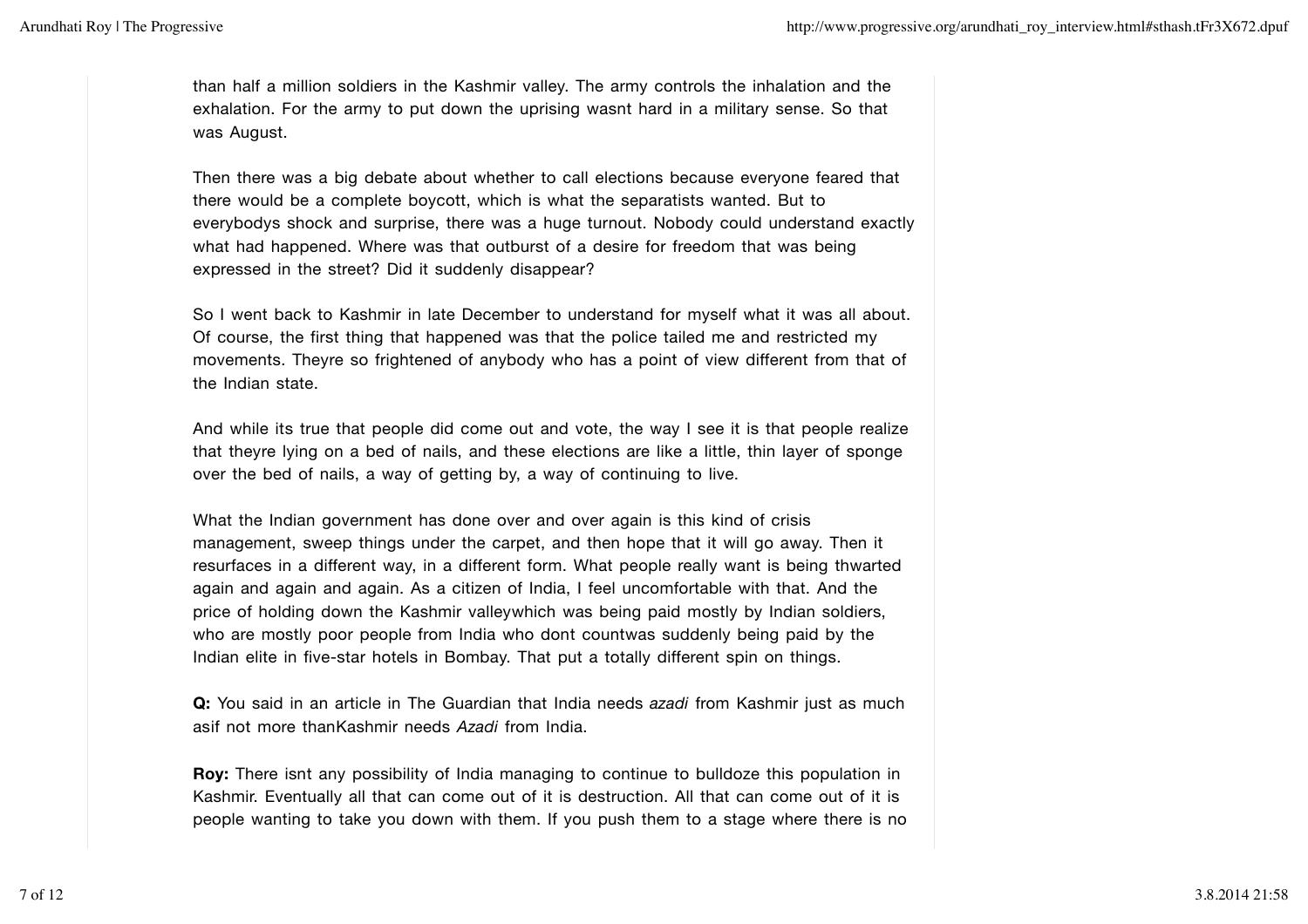possibility of any access to justice, even if 99 percent of them decide to put their heads down and suffer, 1 percent is enough to destroy life as you knew it.

**Q:** You make connections between the Mumbai attacks and U.S. foreign policy in South Asia, calling the assault the detritus of two Afghan wars.

**Roy:** In the corporate media, there is a sort of coy silence about the role of the United States in the subcontinent. The fact is that Pakistan was the crucible in which America conducted its experiment in jihad against the Soviet Union. Pakistan was the recruiting agency for mujahedeen fighters from all over the Middle East, from Chechnya, from Saudi Arabia, from everywhere, to come and fight the Soviets.

It isnt that people were recruited and given Stinger missiles and AK-47s and told to go in to fight. People were indoctrinated. People were brainwashed into going and fighting that desperate war in which more than a million people died. Once youve released these Frankenstein monsters into the world, you cant whistle and hope they will come back like trained mastiffs and say, Yes, sir, did you call?

**Q:** Youve said that the U.S. never has friends, it only has agents. Now the Indian government and elites are lining up with the Americans, but ultimately you suggest that it will just backfire.

**Roy:** It will. Does anybody care to study the history of former allies of the United States and what happens to them? The world is full of these examples, whether its Iraq or whether its Pakistan or whether its Chile. The list goes on and on and on. So I dont think anybody should be goo-goo-eyed about how much America loves India.

**Q:** Today, India is part of a new allianceTel Aviv, New Delhi, Washington.

Roy: I think about the fact that every morning we wake up and have this national pride rammed down our throats when actually there is no pride. There was a time when India stood for something, when it was part of the nonaligned movement, when there was a sort of moral dignity. The more we are told that we should feel national pride, the more you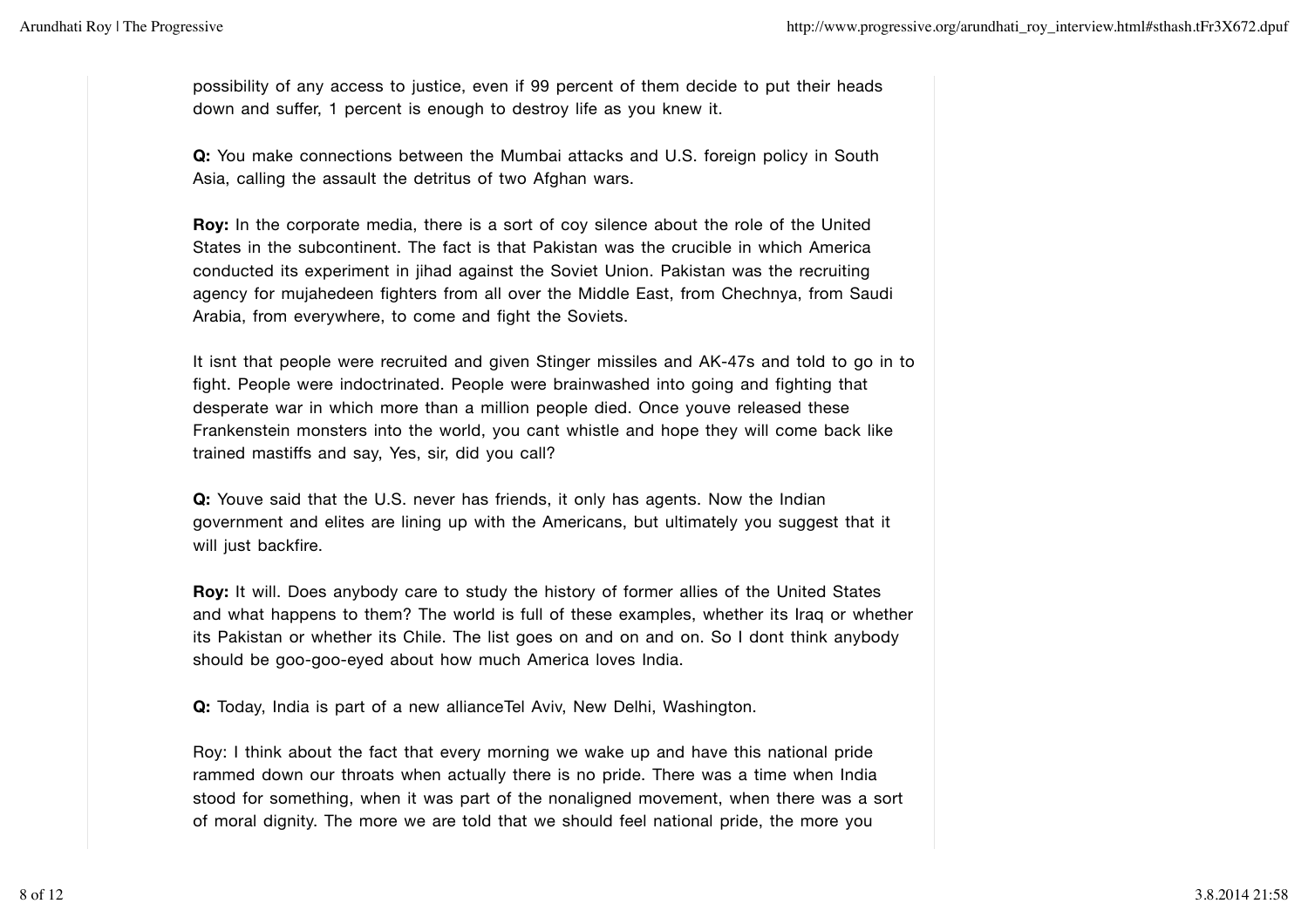actually ought to be ashamed, because you know that this country stands for nothing except the self-interest of its elites now.

And this despite the fact that, on the other hand, there are people involved in environmental movements, in displaced peoples protests and agitation. That side of India is alive and thriving and full of fire and dignity. I do feel a great amount of pride in that. This is a country where people are not taking things lying down and people are fighting with huge amounts of imagination. But in the official world, the world of diplomats and the world of power and armies and weapons and governments, we have humiliated ourselves while trying to force people to feel national pride.

**Q:** I was with a family in Kerala, your home state, when footage was shown of the Iraqi journalist, Muntadar Zaidi, throwing shoes at Bush. The family jumped up and cheered. What was your reaction?

**Roy:** It was one of the more delightful things that has happened in a long time. It was not just the fact that he threw them but the way the world took it up. Immediately there was a video game. People all over the world threw those same shoes. There were thousands of people in Baghdad with a shoe protest. And I thought here was such a wonderful farewell to this man, so much more wonderful than an assassination attempt or anything like that. So creative. It was like a modern version of the story of The Shoemaker and the Elves. It was a more fitting farewell to that man than one could have come up with in a fiction film. And as a person who enjoys watching and thinking about things politically, it opened up a kind of wonderfully irreverent space.

**Q:** What was your response to Obamas election?

**Roy:** The fact that the American people wanted a change, that they wanted something else, meant a lot, because the last time they wanted the same guy back, which was devastating. So this makes me feel better about the American people.

Obama is going to be presiding over perhaps the debacle, the undoing, of the American empire. And that doesnt need to worry the American people, because the Romans are still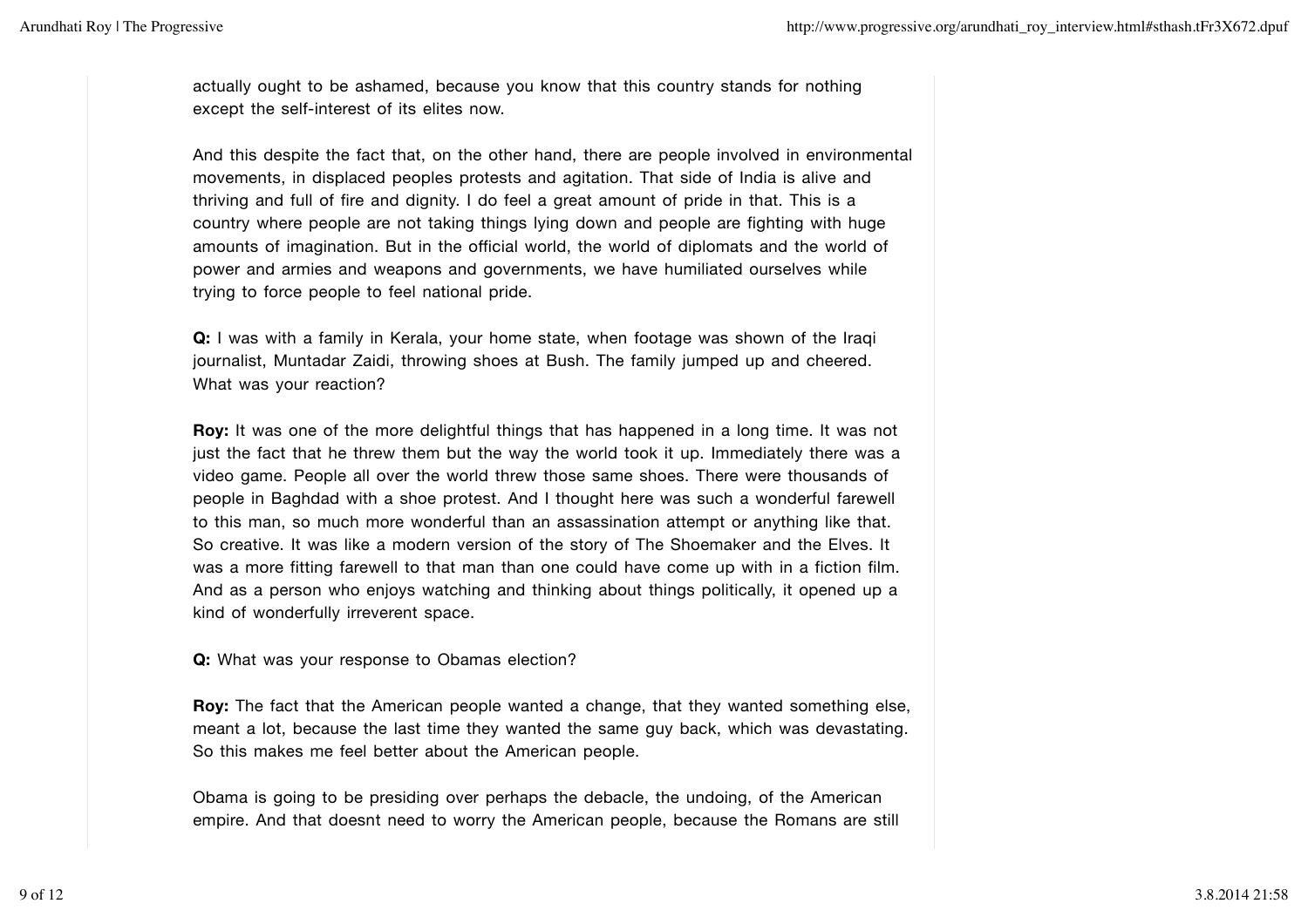around and the Brits are still around, and the Americans will still be around and might be slightly more relaxed. It might be easier to be an American when there isnt an American empire.

*David Barsamian is the director of Alternative Radio in Boulder, Colorado. His last interview for The Progressive was with Maude Barlow in December 2008.*

| <b>Cut through the BULL</b> | Subscribe<br>today and get<br><b>9 FREE issues.</b> |
|-----------------------------|-----------------------------------------------------|
|-----------------------------|-----------------------------------------------------|

| <b>MORE</b>      |                       |                       |                        |               |
|------------------|-----------------------|-----------------------|------------------------|---------------|
| <b>SUBSCRIBE</b> | <b>FEATURED VIDEO</b> | <b>RECENT STORIES</b> | <b>RECENT COMMENTS</b> | <b>POETRY</b> |
|                  |                       |                       |                        |               |
|                  |                       |                       |                        |               |
|                  |                       |                       |                        |               |
|                  |                       |                       |                        |               |
|                  |                       |                       |                        |               |
|                  |                       |                       |                        |               |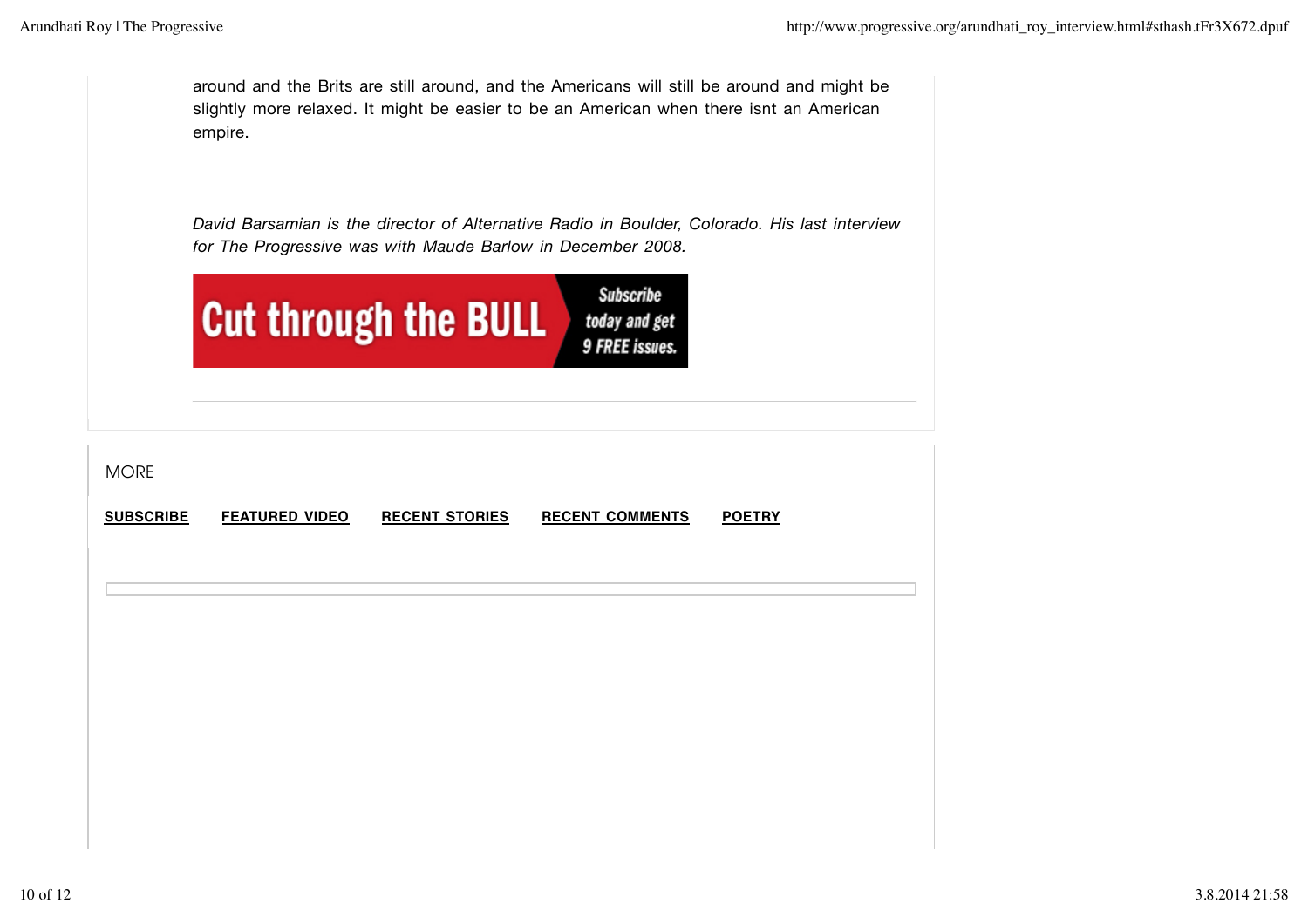

| <b>Civil Liberties</b> | <b>Civil Rights</b> | <b>Climate Change</b>                                     | <b>Corporations</b>                                     | <b>Economy</b> | <b>Education</b>                                                      | <b>Politics</b> | <b>Unions</b>                  | War / Peace                                 |
|------------------------|---------------------|-----------------------------------------------------------|---------------------------------------------------------|----------------|-----------------------------------------------------------------------|-----------------|--------------------------------|---------------------------------------------|
| <b>Wisconsin</b>       |                     |                                                           |                                                         |                |                                                                       |                 |                                |                                             |
|                        |                     | <b>PROGRESSIVE</b><br><b>MAGAZINE</b><br><b>Advertise</b> | <b>PROGRESSIVE</b><br><b>MEDIA PROJECT</b><br>About PMP |                | THE BASICS<br>About Us                                                |                 | SOCIAL<br>Facebool             | <b>Twitter</b>                              |
|                        |                     | <b>Change Address</b><br>(http://www.buc-<br>data.com     | /page/history-<br>and-mission)                          |                | http://progressivemediaproject.org<br>Donate<br><b>Privacy Policy</b> |                 | <b>RSS</b><br><u>/rss.xml)</u> | <b>Flick</b><br>(http://www.progressive.org |
|                        |                     | /SubFunction.aspx?f=a&<br>pi=prg)<br><b>Current Issue</b> | <b>Programs</b><br>/pages/programs)                     |                | $(http://www.progressiv$ $\n#mediaproject.org$                        |                 | <b>NEWSLETTER</b>              | Get Breaking News and Alerts!               |

**▲**